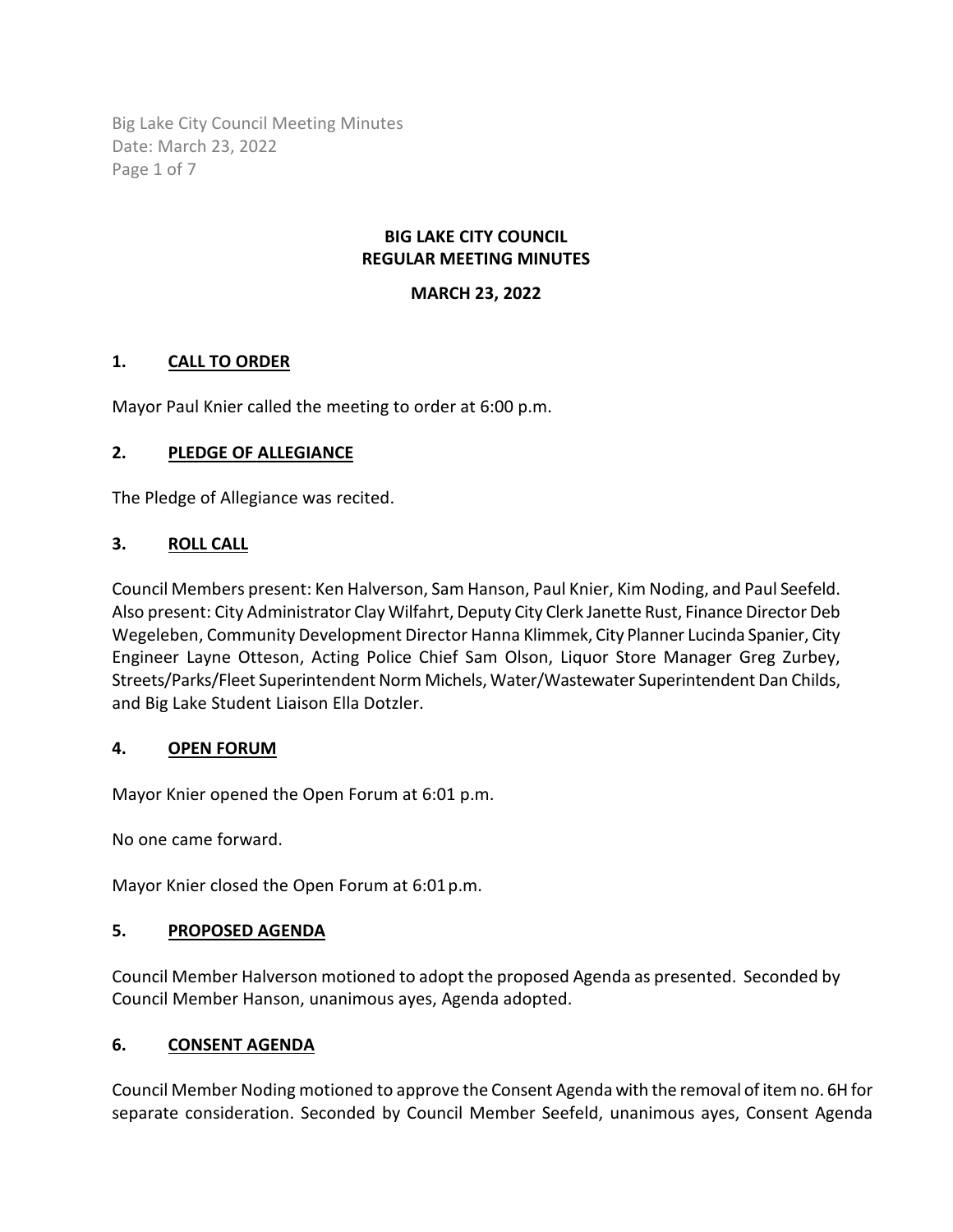Big Lake City Council Meeting Minutes Date: March 23, 2022 Page 2 of 7

approved. The Consent Agenda consisted of: 6A. Approve List of Claims, 6B. Approve Council Workshop Minutes of March 9, 2022, 6C. Approve Regular Council Meeting Minutes of March 9, 2022, 6D. Approve Amendments to the City Financial Policies, 6E. Approve Surplus Equipment Donation to The Wave, 6F. Accept Resignation of Part-time Liquor Clerk Carter Hansen, 6G. Accept Resignation of City Administrator Clay Wilfahrt, 6H. Approve Interim City Administrator Employment Agreement with Hanna Klimmek, 6I. Approve 2022 Summer Farmers Market EBT and Market Bucks Agreement, 6J. Approve Parks Advisory Committee By-Laws Amendment, 6K. Approve Appointment of Parks Advisory Committee Members Scott Creighton and Cory Ellingson, 6L. Approve Reclassification of the Police Administrative Assistant Position to Police Specialist I, 6M. Approve Consumption and Display Permit Renewal for the Carousell Works, and 6N. Approve Resolution No. 2022-28 approving a Civil Penalty Resolution for the Kwik Trip, Inc. Liquor Violation.

6H. Approve Interim City Administrator Employment Agreement with Hanna Klimmek

Council Member Halverson asked for this item to be removed from the Consent Agenda for separate consideration to discuss the option in the agreement that after a six-month period Klimmek could decide if she would like to be the permanent City Administrator. Halverson stated the need to be transparent and stay consistent in our hiring practices and that Department Head positionsshould be opened up to both internal and external applicants. Halverson stated he did not believe the Personnel Committee was being transparent and this should have been brought to a Council Workshop session for consideration.

Council Member Halverson motioned to appoint Hanna Klimmek as the Interim City Administrator, adjust her salary to reflect the increase in duties, and start the hiring process for a permanent City Administrator. Mayor Knier asked for a second to the Motion. There was no second to the Motion. Motion failed for lack of a second.

Knier discussed that the contract states both Council and Klimmek would have to agree to appoint Klimmek as permanent City Administrator, this was brought to a previous Council Workshop session and the decision if this would be what Council wantsis being made at this meeting. Halverson inquired as to how the wording in the contract to offer Klimmek the permanent position was decided upon when the only previously discussed item was appointing Klimmek as Interim City Administrator. Knier stated that his view has always been that Klimmek would be a great option to fill the immediate need and if she were willing and Council agreed she was capable that it would be a perfect fit to appoint Klimmek as City Administrator. Halverson stated it's not about Klimmek, it's about the process and being transparent to the tax payers of Big Lake. Knier stated he didn't think they've shown a lack of transparency but have been forthright on this. Seefeld commented he didn't second Halverson's motion because he didn't know the details of the process Halverson is considering. Halverson clarified that he didn't know what the process is and we should appoint Klimmek as Interim City Administrator, adjust her salary, and bring it to workshop to develop a process. Seefeld stated he agreed with appointing Klimmek as Interim City Administrator and adjusting her salary and would be open to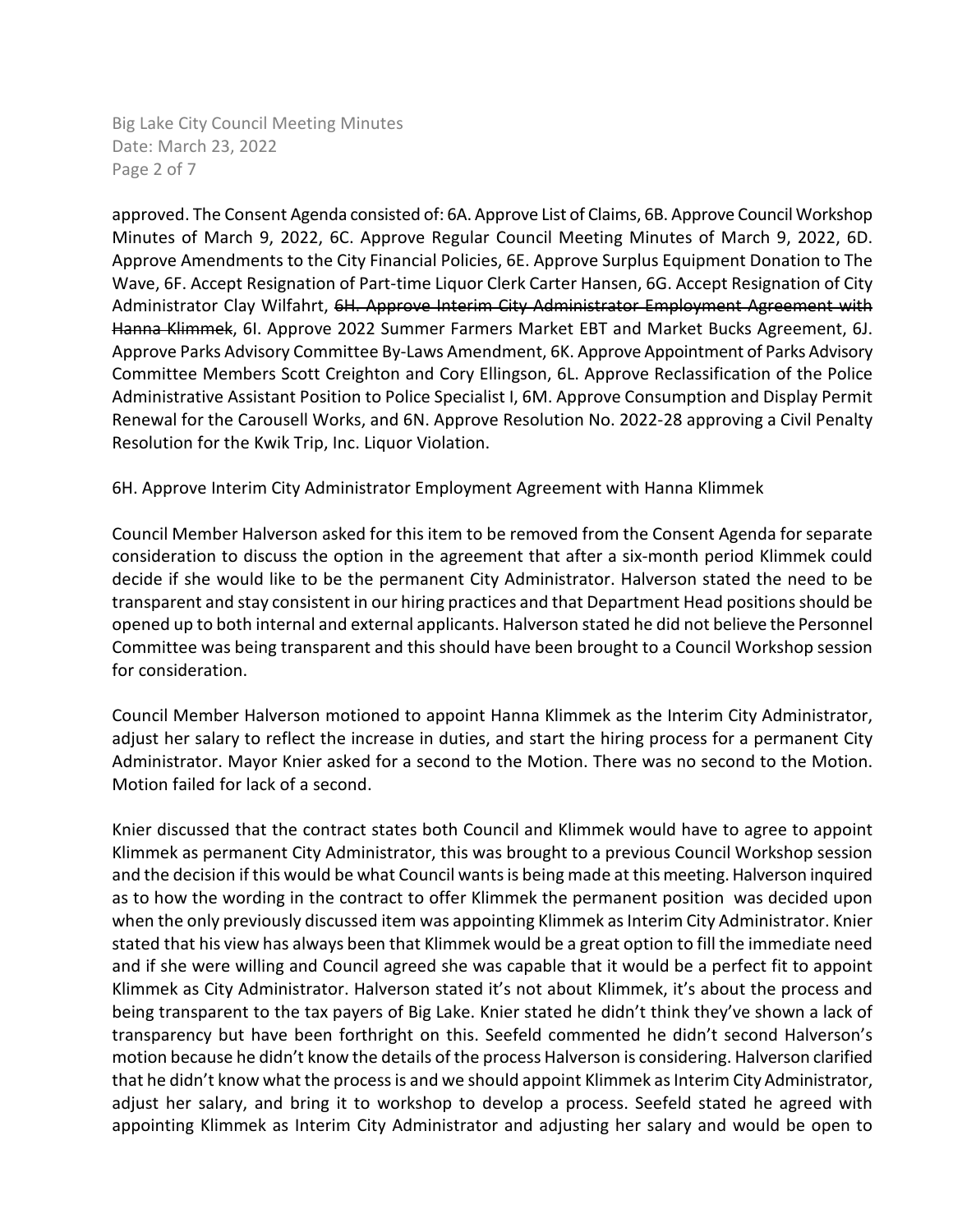Big Lake City Council Meeting Minutes Date: March 23, 2022 Page 3 of 7

bringing it to workshop. Wilfahrt discussed the reason this is moving more quickly is due to the timing of his resignation and believes the longer you wait it creates uncertainty and anxiety with staff. Wilfahrt also expressed that he has spoken with most of City Hall Staff and they all respect Hanna and view the shift from working with him to working with Hanna as seamless because they share similar personalities. Wilfahrt also stated the goal was not to go around the process but as they discussed the issues, the Personnel Committee believed that for the stability of the organization it made the most sense to have the option to appoint Klimmek as permanent City Administrator after a six-month trial period. Knier stated they are having the discussion now at this public meeting and aren't doing anything in secret. Knier also commented that not every item needs to be brought to workshop two or three times, that they can discuss and vote on an item at a regular Council meeting. Noding asked if there would be an option to appoint Klimmek as permanent City Administrator prior to the six-month interim period if both Council and Klimmek agree or would she have to re-apply for the position. Wilfahrt stated that Council or Klimmek could modify the contract at any time during the six-month period. Wilfahrt also commented that the way the contract is written is that at the end of six months Council and Klimmek would evaluate if both parties want to move forward on establishing Klimmek in a permanent role and that process that would be defined by Council.

Council Member Knier motioned to approve the Interim City Administrator Employment Agreement with Hanna Klimmek. Seconded by Council Member Seefeld. Council Members Hanson, Knier, Noding, and Seefeld voting aye, Council Member Halverson abstaining. Motion carried.

Mayor Knier inquired why Halverson was abstaining. Halverson replied that he was not voting against Klimmek, but rather he was voting against the process. Seefeld stated if Halverson doesn't vote it's counted as in favor of the motion. Mayor Knier asked Wilfahrt how it works if a council member abstains in this type of situation. Wilfahrt replied that to gain a clear understanding it would be best to discuss with an attorney but that his understanding is an abstention is only valid if there is a conflict of interest.

# **7. BUSINESS**

# **7A. Recognitions – Employee Years of Service**

Mayor Knier presented years of service certificates to City employees who reached a milestone year of service. Those employees recognized included Layne Otteson (5-years), and Greg Zurbey (5 years. Council thanked the recognized employees for their years of service.

## **7B. Big Lake Public Library Annual Report**

Great River Regional Library Services Coordinator, Jeannette Burkhardt, presented an annual report on services provided by the Big Lake Public Library. Burkhardt provided a system-wide overview, noting that they generated 408 new cards in 2021, and discussed new hours established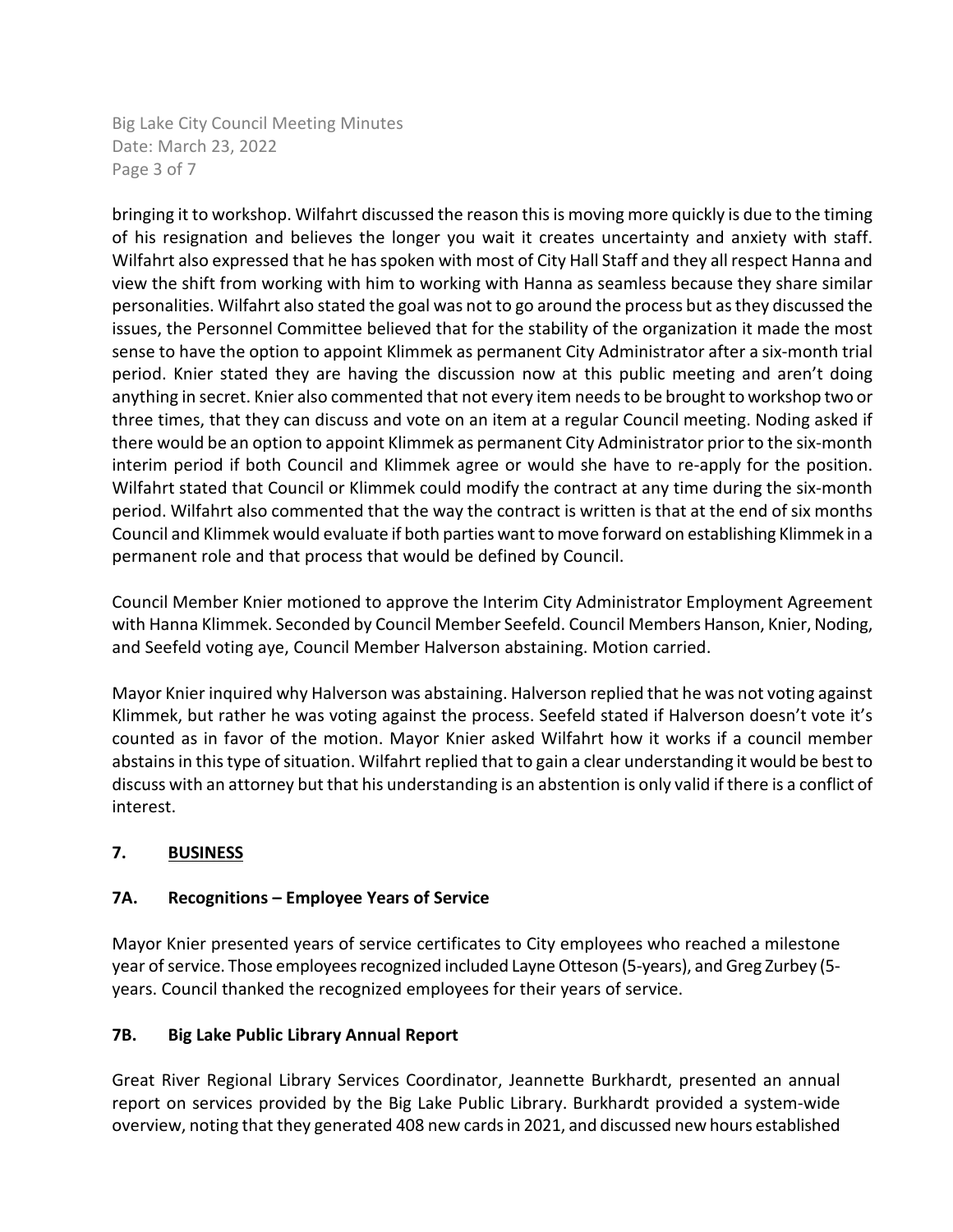Big Lake City Council Meeting Minutes Date: March 23, 2022 Page 4 of 7

in 2021 which were geared towards improving customer service. Burkhardt also reviewed their Locally Grown fundraiser that raised \$538 towards craft supplies for outreach and prizes for the summer reading program, and discussed the new Story Stroll partnership with Sherburne County Parks and Recreation, SHIP, and the Great River Regional Library System. Burkhardt reviewed continued outreach efforts with the Big Lake Food Shelf by providing Take and Make kits in June, July, August, and December and their continued partnership with ECFE in the Park. Burkhardt also discussed newly purchased furniture in the children's section of the Library. Mayor Knier inquired about the new hours and Burkhardt explained that the Board of Trustees granted many of the smaller libraries with 3 additional hours and those hours are reflected in their Tuesday hours being extended until 5 p.m.

# **7C. Prairie Meadows Third Addition Environmental Assessment Worksheet (EAW) Record of Decision**

Lucinda Spanier reviewed the Prairie Meadows Third Addition development that was presented to the City for Concept Review of an attached townhome development. Due to the presence of a natural environment lake and its sensitive shoreland, the development concept requires mandatory environmental review pursuant to MN state statute in the form of an Environmental Assessment Worksheet (EAW). The property owner contracted with the City and Bolton & Menk, Inc. for completion of the EAW. As the responsible Governmental Unit (RGU), the City collects, compiles, and responds to substantive comments received. Once the comment period closes, the City Council is asked to make a determination on whether the data provided suggests that the project has the potential for significant environmental effects and thus would warrant a more detailed environmental review in the form of an Environmental Impact Statement (EIS). Spanier reviewed the Prairie Meadows Third Addition EAW and stated that based on the analysis completed by Bolton and Menk, Inc. for the EAW, the proposed development does not appear to result in significant environmental harm and further analysis in an Environmental Impact Statement (EIS) is not anticipated at this time. Spanier noted that the Planning Commission received a presentation on the EAW and found that based on the analysis completed for the EAW, the proposed development does not appear to result in significant environmental harm and further analysis in an EIS is not warranted. Spanier asked for Council comments and ultimately for approval on a resolution making a negative declaration on the need for an EIS for the project.

Council Member Seefeld motioned to approve Resolution No. 2022-29 making a negative declaration on the need for an Environmental Impact Statement for the Prairie Meadows Third Addition Development Project. Seconded by Council Member Hanson, unanimous ayes, motion carried.

# **7D. Prairie Meadows Third Addition Development Applications – Preliminary Plat, Development Stage PUD, Variance, and Conditional Use Permit**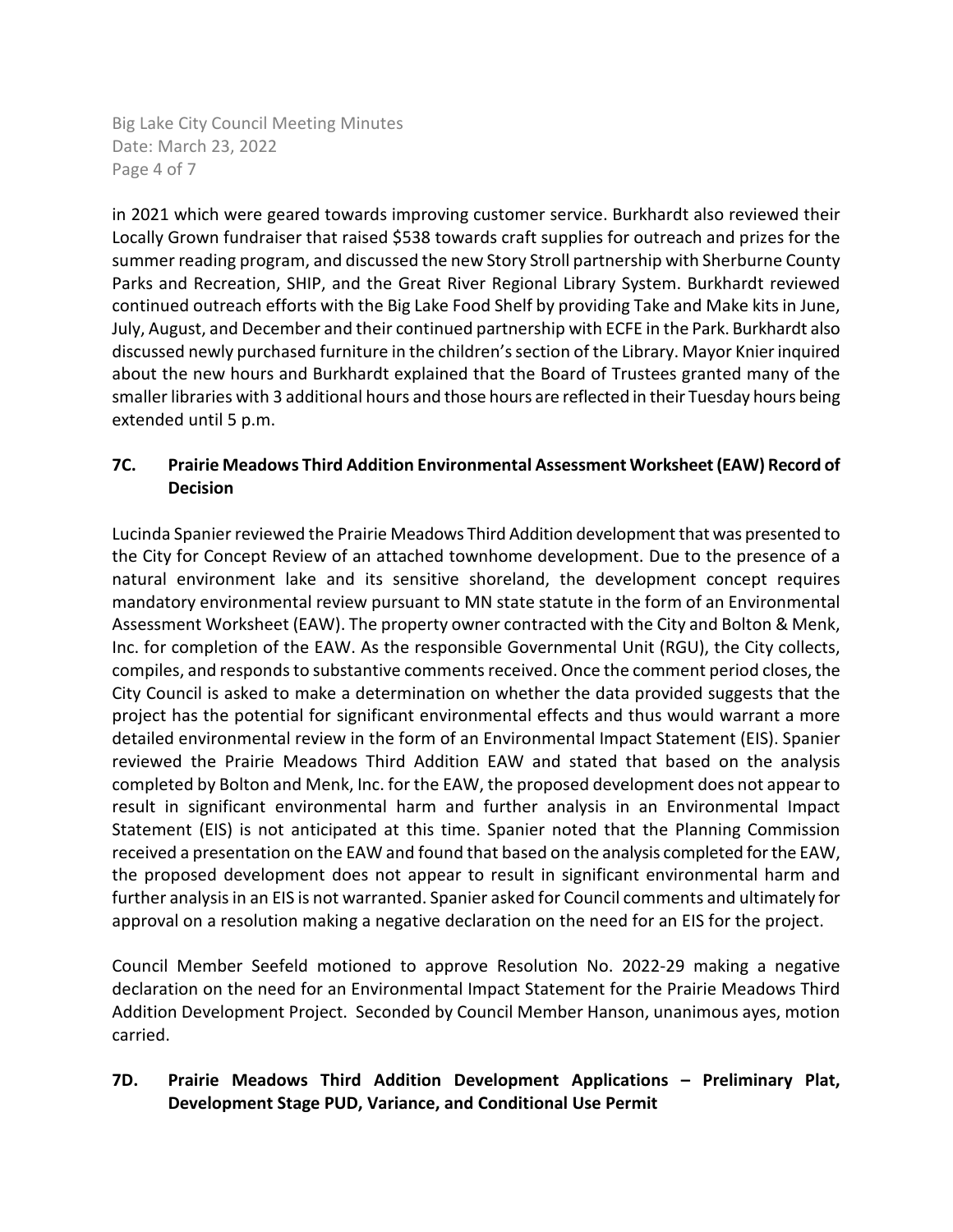Big Lake City Council Meeting Minutes Date: March 23, 2022 Page 5 of 7

Lucinda Spanier reviewed the planners report for the development application for the Prairie Meadows Third Additional development submitted by Todd Olin from Landform Professional Services who represents the owner, Little Red Hen Properties LLC. Spanier discussed that the Applicant is requesting approval for Preliminary Plat, Development Stage Planned Unit Development, a Variance to City Code Section 1011.07, Subd. 6, 2, a, and a Conditional Use Permit pursuant to City Code Section 1047.08, subd. 1, 6, b. The project completed the concept plan review on October 27, 2021, and has incorporated feedback from the MNDNR, the Planning Commission, the Parks Advisory Committee and the City Council into their submittal. The 14.67 are development features 34 twin homes in 17 buildings, and 41 townhomes in 11 buildings. Spanier reviewed existing and surrounding zoning and land use, setbacks, architecture and building materials, buildings/unit dimensions, traffic circulation, utilities, stormwater management, landscaping, off-street parking/loading, neighborhood recreation, park dedication, phasing, Development Stage Planned Unit Development. Spanier discussed the Variance application which would allow for a reduction in the amount of open space within the Shoreland Overlay district, noting that the Planning Commission and Staff found the request to be minimal and warranted due to the challenges inherent in developing a high density residential project in the Shoreland Overlay district. The Applicant is also requesting approval of a Conditional Use Permit to allow the impervious surface area to exceed 25% in the area located within the Shoreland Overlay district. The Planning Commission and Staff have found the request to be in conformance with all required factors as established in City Code Section 1007. Spanier informed Council that all landscaping requirements have been satisfied with the developers landscaping plan including enhanced landscaping around the perimeter around the entire property with a buffer on the west side between the development and Big Lake Township land. Spanier also stated that due to the proximity of the development to two dedicated parks, Bluff Park and Hudson Woods, the developer has not proposed any dedicated park, therefore, their requirement would be \$2500 per dwelling unit allocated to the parks and trails development fund.

Spanier noted that the Planning Commission held a public hearing on March 2, 2022 and no public input was provided or received. The Planning Commission unanimously recommended approval of the applications contingent upon all Staff comments being addressed. Spanier introduced the development team to Council, William Discher of Cavaliera Homes and Engineer Todd Olin with Landform Professional Services. Council thanked the development team. Mayor Knier commented on the decks and Spanier stated she was unsure if the decks would be constructed with the units.

Council Member Seefeld motioned to approve Resolution No. 2022-30 approving the Prairie Meadows 3rd Addition Preliminary Plat, Development Stage PUD, Variance to City Code Section 1011.07, Subd.6, 2, a, allowing 47.2 percent open space, and Conditional Use Permit pursuant to City Code Section 1047.08, Subd. 1, 6, b. allowing 30 percent impervious surface. Seconded by Council Member Noding, unanimous ayes, motion carried.

### **7E. Department Reports**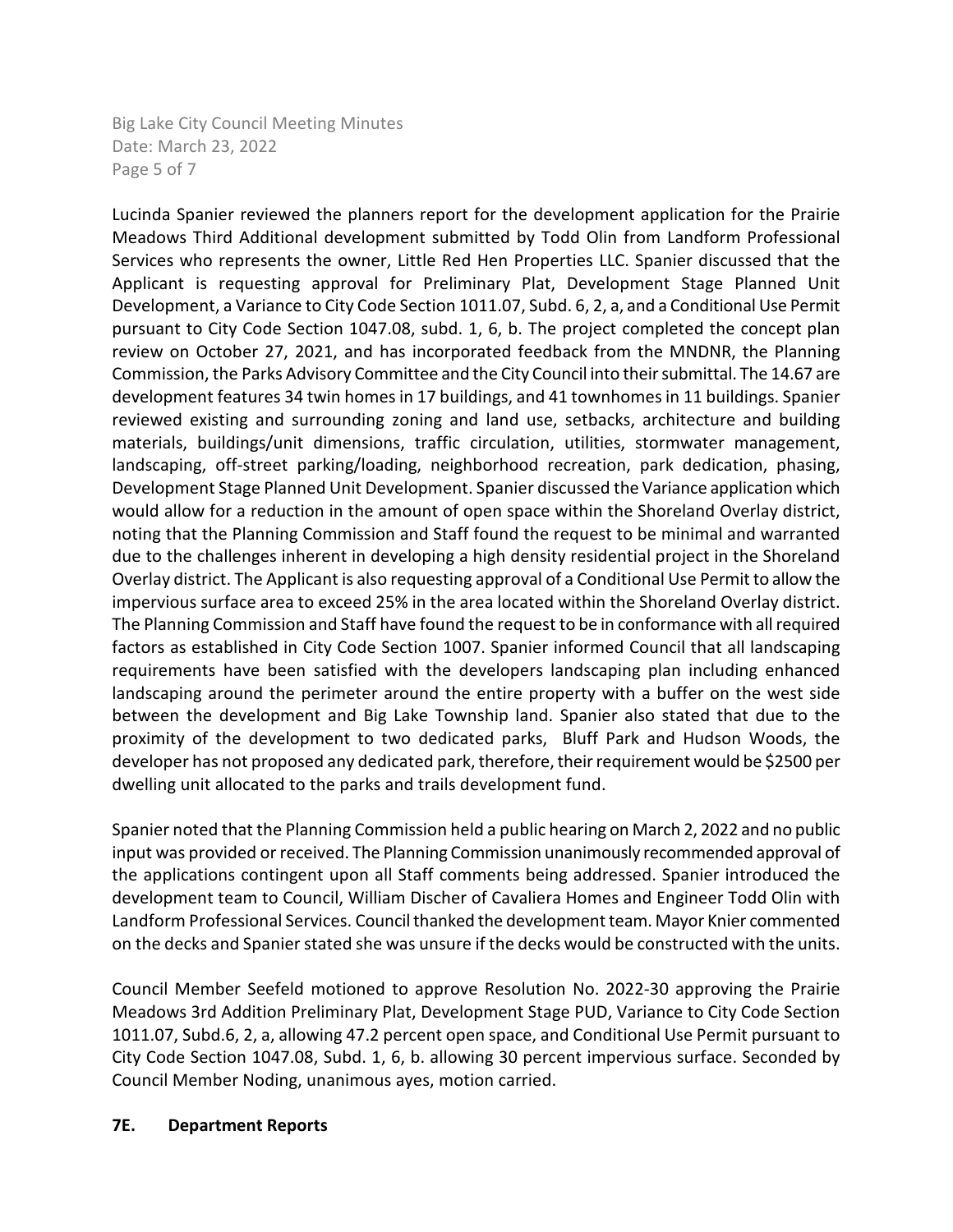Big Lake City Council Meeting Minutes Date: March 23, 2022 Page 6 of 7

Streets/Parks/Fleet Department - Norm Michels provided an update on the Streets/Parks/Fleet Department for the months of January and February. Michels reviewed snowplowing services the department has provided this winter season, the start of spring pothole repair, clearing catch basins to allow for the spring thaw, and Powell Park playground equipment replacement. Michels also discussed OSHA training, preparing equipment for spring, removal of dead trees, and right-ofway tree trimming. Michels announced that ice skating rinks are now closed, crack-filling will be starting next week and road restrictions are now in force. Halverson asked if the police department has been made aware of all the semi-trucks that use the city streets and commented that there is a group that every day travels on Ormsbee , which is a 5-ton road, when we just spent hundreds of thousands of dollars to repair Ormsbee. Otteson stated that Ormsbee is a state aid route and is built to a minimum of 7 ton. Halverson said it was posted at 5 ton and then stated he meant Tarrytown Road. Otteson said Tarrytown Road is also a state aid route and 7-ton road. Halverson said last year it was posted as a 5-ton road. Halverson said he would talk with Otteson later regarding these roads. Knier inquired about how the trees that Public Works removed had died. Michels stated that it's pretty common and Public Works needed to address the dead trees on the trails because of safety concerns.

Water/Wastewater Department - Dan Childs provided an update on the Water/Wastewater Department. The utilities department provided 28,515,000 gallons of safe drinking water in January and another 25,650,000 gallons in October, and we treated 22,292,000 gallons of wastewater in January and 20,469,000 gallons in February.

## **8. ADMINISTRATOR'S REPORT**

Clay Wilfahrt announced that this was his last meeting and thanked all council members past and present, staff, residents, and businesses and stated he has learned a lot from them. Council thanked Wilfahrt and congratulated him on doing a great job for the City.

## **9. MAYOR & COUNCIL REPORTS and QUESTIONS/COMMENTS**

Mayor Knier: Discussed the March BLEDA Meeting and announced Wilfahrt's going away party and invited all citizens to attend.

## Council Member Halverson: None

Council Member Hanson: Discussed the March Big Lake Beyond the Yellow Ribbon Meeting and thanked the community members who attended the chili feed fundraiser.

Council Member Noding: Reviewed the recent BLEDA Meeting.